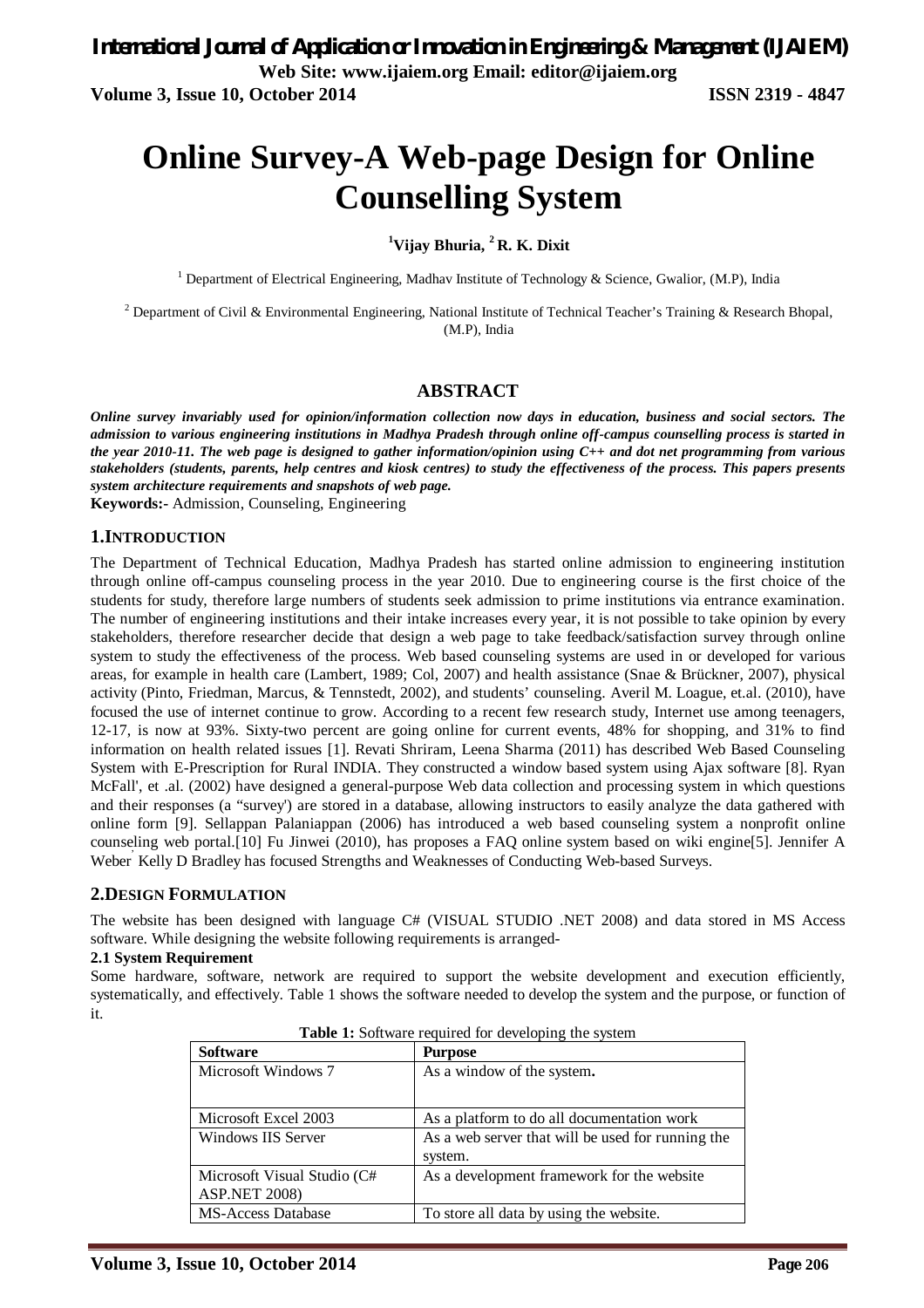# *International Journal of Application or Innovation in Engineering & Management (IJAIEM)* **Web Site: www.ijaiem.org Email: editor@ijaiem.org Volume 3, Issue 10, October 2014 ISSN 2319 - 4847**

#### **2.2 Hardware Requirements**

Hardware justification is a basic necessity which needed in developing a system. The hardware is included input and output devices, storage devices and data processor. The identified hardware requirements which are needed in this system development are as -(1) Personal computer Pentium 4, CPU 1.73GHz (2) 1 GB RAM (3) Hard disk with 80GB capacity (4) Monitor (5) Network card or modem (6) Printer

#### **2.3 Software Requirements**

Choosing the right software is vital to ensure that the developed system fulfils user requirements. There are few important aspects in choosing the right software- (1) The software must be able to handle a lot of data. (2) The software must have good user interface. (3) The software must be able to interact with database. (4) The software must be easy to use without any complex syntax. (5) The software must support 4th generation programming language.

#### **2.4 Network Requirements**

Choosing the network requirement that will support the system software is vital to ensure that the developed system fulfils user requirements.

### **3.INSTALLATION OF INFRASTRUCTURE PROCESS**

Survey opinion was developed under web base. The implementation can be connected to intranet. Therefore for the next step equipping the infrastructure process can be completed by server and internet connection devices. By using the internet or intranet, survey opinion can be accessed by the students, parents, help centres and kiosk centres where ever they are and any time. Table 2 shows the items and their description to develop the system. **Table 2:** Installation of Infrastructure

|                | <b>Table 2.</b> Histanation of Infrastructure |                                                        |  |  |
|----------------|-----------------------------------------------|--------------------------------------------------------|--|--|
| No.            | <b>Item</b>                                   | <b>Description</b>                                     |  |  |
|                | <b>Local Server</b>                           | Server with specification :                            |  |  |
|                |                                               | - Processor Pentium IV or Higher                       |  |  |
|                |                                               | - Memory 1GB                                           |  |  |
|                |                                               | - Hard disk 80GB                                       |  |  |
| $\overline{2}$ | <b>Network</b>                                | Local network                                          |  |  |
| 3              | Dedicated<br>Internet                         | Internet connection to hosting E-Counselling online to |  |  |
|                | Connection                                    | Internet and can be accessed by counsellors and        |  |  |
|                |                                               | students.                                              |  |  |
| $\overline{4}$ | Authorization user name                       | 2 GB Web space and domain name                         |  |  |
|                | and space                                     |                                                        |  |  |
| 5              | Software                                      | Software that installed in server and client           |  |  |
|                |                                               | - Windows Server                                       |  |  |
|                |                                               | - Windows 7                                            |  |  |
|                |                                               | - IIS framework                                        |  |  |
|                |                                               | - MS-Access                                            |  |  |
|                |                                               | - Microsoft Visual Studio (C# ASP.NET 2008)            |  |  |
|                |                                               | - Web Browser                                          |  |  |
| 6              | Printer                                       | To print the reports                                   |  |  |

### **4.HOW TO FILL OPINION**

Open Web Browser and type www.onlinecounselingsurvey.in. The interface is shown fig. 1. After simple clicking the specified buttons, stakeholders may give their opinion. The survey will take 10-15 minutes to complete the form of part-A General information and part-B Specific information's about the counselling process. This web page describes the objective of the survey, complete instruction of the survey form and introduction about the authors with their contact telephone numbers. Administrator may also be login via user name and secured password to see the status of the feedback. The opinion is received in MS access format which can be further converted into MS excel sheet for the discussion and formulate the results.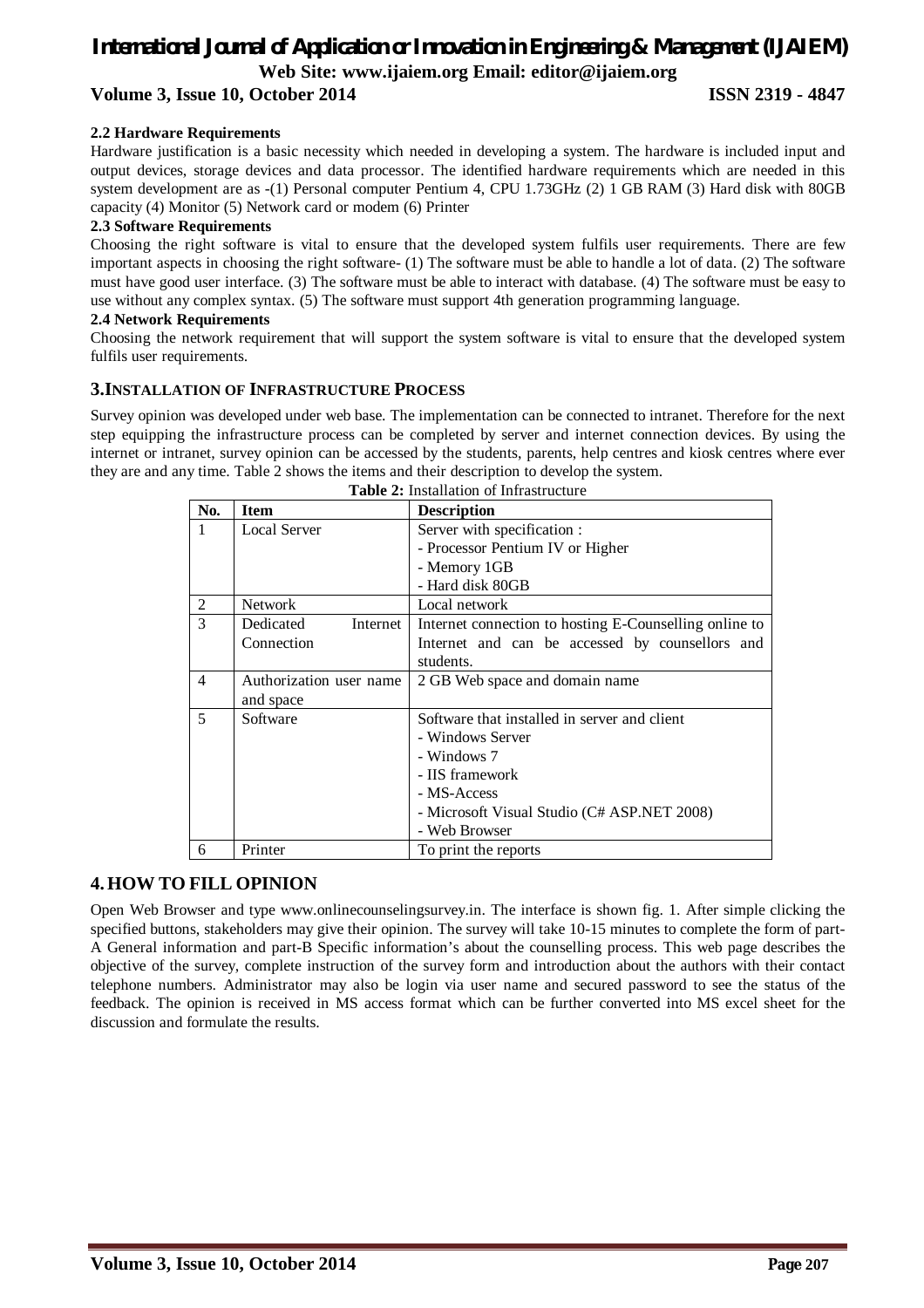# *International Journal of Application or Innovation in Engineering & Management (IJAIEM)*

**Web Site: www.ijaiem.org Email: editor@ijaiem.org Volume 3, Issue 10, October 2014 ISSN 2319 - 4847**



**Figure 2:** Snapshot of objectives define page of online counselling system